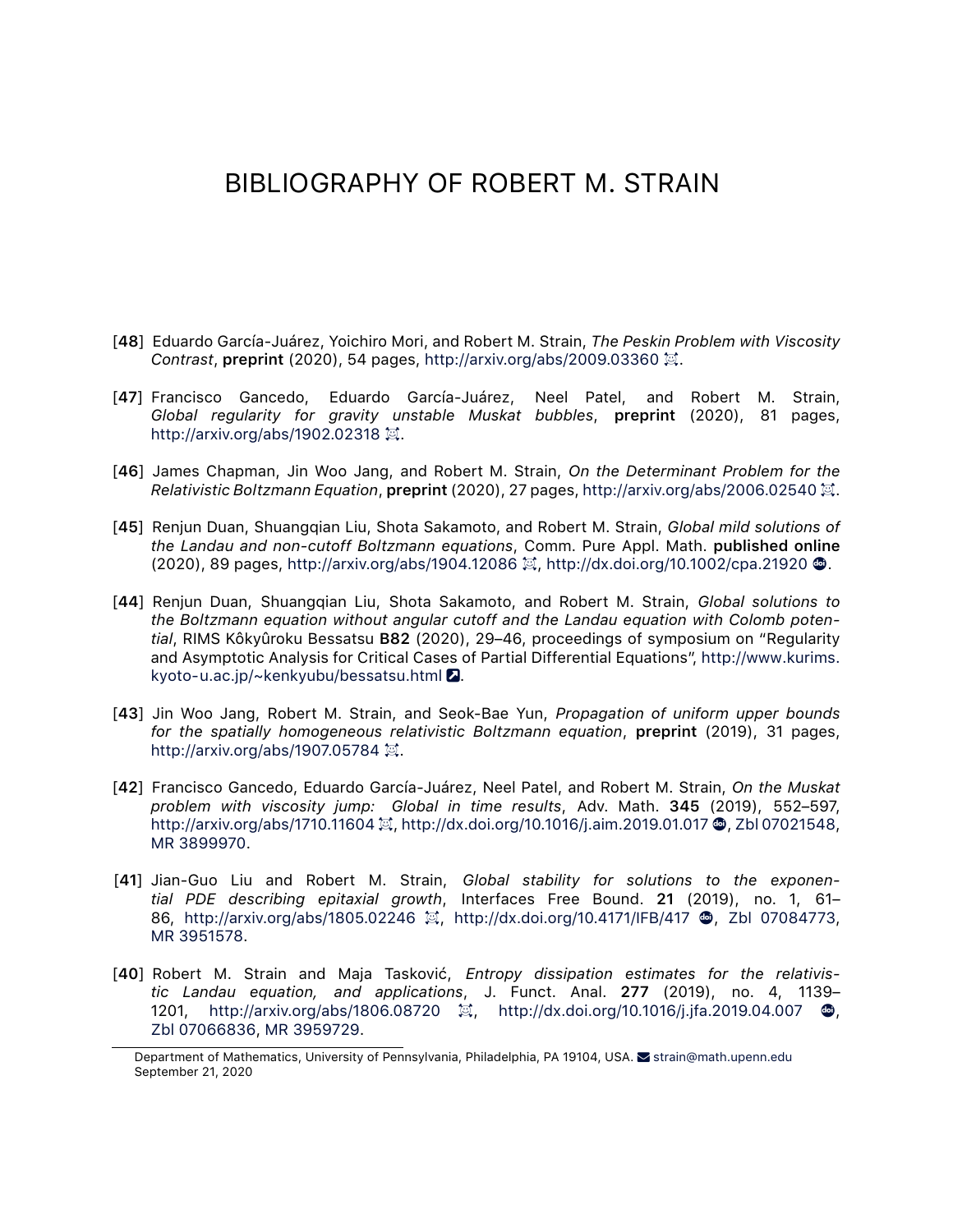- [39] Robert M. Strain and Zhenfu Wang, *Uniqueness of bounded solutions for the homogeneous rel‑ ativistic Landau equation with Coulomb interactions*, Quart. Appl. Math. 78 (2019), 107–145, <http://arxiv.org/abs/1903.05301>  $\Xi$ , <http://dx.doi.org/10.1090/qam/1545>  $\Phi$ , [Zbl 1427.82044](https://zbmath.org/1427.82044), [MR 4042221.](http://www.ams.org/mathscinet-getitem?mr=4042221)
- [38] Neel Patel and Robert M. Strain, *Large time decay estimates for the Muskat equation*, Comm. Partial Differential Equations 42 (2017), no. 6, 977–999, <http://arxiv.org/abs/1610.05271>  $\ddot{\mathbb{E}}$ . <http://dx.doi.org/10.1080/03605302.2017.1321661> . [Zbl 1378.35245,](https://zbmath.org/1378.35245) [MR 3683311](http://www.ams.org/mathscinet-getitem?mr=3683311).
- [37] Peter Constantin, Diego Córdoba, Francisco Gancedo, Luis Rodríguez-Piazza, and Robert M. Strain, *On the Muskat problem: global in time results in 2D and 3D*, Amer. J. Math. 138 (2016), no. 6, 1455–1494, <http://arxiv.org/abs/1310.0953> 2. <http://dx.doi.org/10.1353/ajm.2016.0044> , [Zbl 1369.35053,](https://zbmath.org/1369.35053) [MR 3595492](http://www.ams.org/mathscinet-getitem?mr=3595492).
- [36] Jonathan Luk and Robert M. Strain, *Strichartz estimates and moment bounds for the rel‑ ativistic Vlasov‑Maxwell system*, Arch. Ration. Mech. Anal. 219 (2016), no. 1, 445–552, Paper combined from <https://arxiv.org/abs/1406.0168> and <https://arxiv.org/abs/1406.0169>, http://dx.doi.org/10.1007/s00205-015-0899-1 . [Zbl 1337.35150,](https://zbmath.org/1337.35150) [MR 3437855](http://www.ams.org/mathscinet-getitem?mr=3437855).
- [35] Robert M. Strain and Tak Kwong Wong, *Axisymmetric flow of ideal fluid moving in a narrow domain: a study of the axisymmetric hydrostatic Euler equations*, J. Dif‑ ferential Equations 260 (2016), no. 5, 4619-4656, <http://arxiv.org/abs/1505.06281>  $\Im$ , <http://dx.doi.org/10.1016/j.jde.2015.11.023> , [Zbl 1333.35170](https://zbmath.org/1333.35170), [MR 3437599.](http://www.ams.org/mathscinet-getitem?mr=3437599)
- [34] Francisco Gancedo and Robert M. Strain, *Absence of splash singularities for surface quasi‑ geostrophic sharp fronts and the Muskat problem*, Proc. Natl. Acad. Sci. USA 111 (2014), no. 2, 635–639, <http://arxiv.org/abs/1309.4023> **¤, <http://dx.doi.org/10.1073/pnas.1320554111> ◎**, [Zbl 1355.76065](https://zbmath.org/1355.76065), [MR 3181769](http://www.ams.org/mathscinet-getitem?mr=3181769).
- [33] Jonathan Luk and Robert M. Strain, *A new continuation criterion for the rela‑ tivistic Vlasov‑Maxwell system*, Comm. Math. Phys. 331 (2014), no. 3, 1005–1027, <http://arxiv.org/abs/1406.0165> **读, http://dx.doi.org/10.1007/s00220-014-2108-8 @**, [Zbl 1309.35174](https://zbmath.org/1309.35174), [MR 3248056.](http://www.ams.org/mathscinet-getitem?mr=3248056)
- [32] Vedran Sohinger and Robert M. Strain, *The Boltzmann equation, Besov spaces, and optimal time decay rates in* R *n x* , Adv. Math. 261 (2014), 274–332, <http://arxiv.org/abs/1206.0027> , <http://dx.doi.org/10.1016/j.aim.2014.04.012> . [Zbl 1293.35195](https://zbmath.org/1293.35195), [MR 3213301](http://www.ams.org/mathscinet-getitem?mr=3213301).
- [31] Robert M. Strain and Seok‑Bae Yun, *Spatially homogeneous Boltzmann equation for relativistic particles*, SIAM J. Math. Anal. 46 (2014), no. 1, 917–938, [https://www.math.upenn.edu/~strain/](https://www.math.upenn.edu/~strain/preprints/92353.pdf) [preprints/92353.pdf](https://www.math.upenn.edu/~strain/preprints/92353.pdf)  $\Box$ , <http://dx.doi.org/10.1137/130923531> , [Zbl 1321.35127](https://zbmath.org/1321.35127), [MR 3166961.](http://www.ams.org/mathscinet-getitem?mr=3166961)
- [30] Peter Constantin, Diego Córdoba, Francisco Gancedo, and Robert M. Strain, *On the global existence for the Muskat problem*, J. Eur. Math. Soc. (JEMS) 15 (2013), no. 1, 201– 227, <http://arxiv.org/abs/1007.3744> 冥, <http://dx.doi.org/10.4171/JEMS/360> @, [Zbl 1258.35002](https://zbmath.org/1258.35002), [MR 2998834](http://www.ams.org/mathscinet-getitem?mr=2998834).
- [29] Seung-Yeal Ha, Eunhee Jeong, and Robert M. Strain, *Uniform L<sup>1</sup>-stability of the relativistic Boltzmann equation near vacuum*, Commun. Pure Appl. Anal. 12 (2013), no. 2, 1141–1161, <https://www.math.upenn.edu/~strain/preprints/cpaa0494.pdf> **2**, <http://dx.doi.org/10.3934/cpaa.2013.12.1141> . [Zbl 1267.35162](https://zbmath.org/1267.35162), [MR 2982812.](http://www.ams.org/mathscinet-getitem?mr=2982812)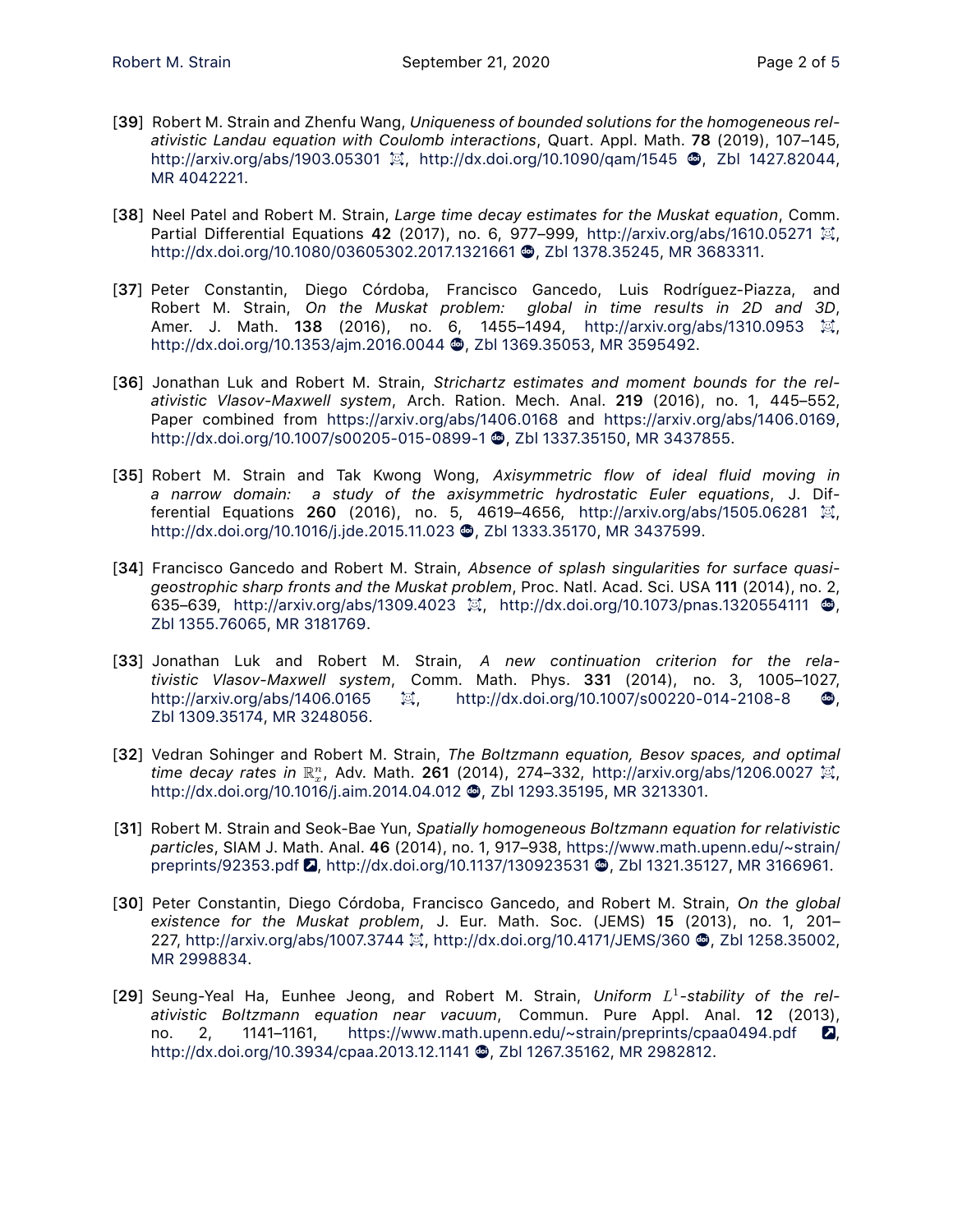- [28] Robert M. Strain and Keya Zhu, The Vlasov-Poisson-Landau system in  $\mathbb{R}^3_{x}$ , Arch. Ration. Mech. Anal. 210 (2013), no. 2, 615-671, <http://arxiv.org/abs/1202.2471> 2. http://dx.doi.org/10.1007/s00205-013-0658-0 , [Zbl 1294.35168,](https://zbmath.org/1294.35168) [MR 3101794.](http://www.ams.org/mathscinet-getitem?mr=3101794)
- [27] Hongjie Dong and Robert M. Strain, *On partial regularity of steady‑state solutions to the 6D Navier‑Stokes equations*, Indiana Univ. Math. J. 61 (2012), no. 6, 2211– 2229, <http://arxiv.org/abs/1101.5580> 2. <http://dx.doi.org/10.1512/iumj.2012.61.4765> **@**, [Zbl 1286.35193](https://zbmath.org/1286.35193), [MR 3129108.](http://www.ams.org/mathscinet-getitem?mr=3129108)
- [26] Renjun Duan and Robert M. Strain, *On the Full Dissipative Property of the Vlasov‑Poisson‑ Boltzmann System*, Hyperbolic problems—theory, numerics and applications. Volume 2 (Tat‑ sien Li and Song Jiang, eds.), Ser. Contemp. Appl. Math. CAM, vol. 17, World Scientific Publishing and Higher Education Press, Singapore, 2012, pp. 398–405, [https://www.math.upenn.edu/](https://www.math.upenn.edu/~strain/preprints/2012DuanStrainHype.pdf)  $\sim$ strain/preprints/2012DuanStrainHype.pdf  $\Box$ , <http://dx.doi.org/10/c74v>  $\degree$ , [Zbl 1293.35339](https://zbmath.org/1293.35339), [MR 3050180](http://www.ams.org/mathscinet-getitem?mr=3050180).
- [25] Philip T. Gressman, Joachim Krieger, and Robert M. Strain, *A non‑local inequality and global existence*, Adv. Math. 230 (2012), no. 2, 642–648, <http://arxiv.org/abs/1202.4088> , <http://dx.doi.org/10.1016/j.aim.2012.02.017>  $\bullet$ , [Zbl 1248.35005](https://zbmath.org/1248.35005), [MR 2914961.](http://www.ams.org/mathscinet-getitem?mr=2914961)
- [24] Yan Guo and Robert M. Strain, *Momentum regularity and stability of the relativis‑ tic Vlasov‑Maxwell‑Boltzmann system*, Comm. Math. Phys. 310 (2012), no. 3, 649– 673, <http://arxiv.org/abs/1012.1158> ¤, http://dx.doi.org/10.1007/s00220-012-1417-z **...**, [Zbl 1245.35130,](https://zbmath.org/1245.35130) [MR 2891870](http://www.ams.org/mathscinet-getitem?mr=2891870).
- [23] Joachim Krieger and Robert M. Strain, *Global solutions to a non‑local diffusion equation with quadratic non‑linearity*, Comm. Partial Differential Equations 37 (2012), no. 4, 647– 689, <http://arxiv.org/abs/1012.2890>  $\ddot{\mathbb{E}}$ , <http://dx.doi.org/10.1080/03605302.2011.643437>  $\ddot{\mathbb{D}}$ , [Zbl 1247.35087,](https://zbmath.org/1247.35087) [MR 2901061](http://www.ams.org/mathscinet-getitem?mr=2901061).
- [22] Robert M. Strain, *Optimal time decay of the non cut-off Boltzmann equation in the whole* **space, Kinet. Relat. Models 5 (2012), no. 3, 583–613, <http://arxiv.org/abs/1011.5561>** 2, <http://dx.doi.org/10.3934/krm.2012.5.583> . [Zbl 1383.76414](https://zbmath.org/1383.76414), [MR 2972454.](http://www.ams.org/mathscinet-getitem?mr=2972454)
- [21] Robert M. Strain and Keya Zhu, *Large-time decay of the soft potential relativistic Boltzmann equation in* R 3 *x* , Kinet. Relat. Models 5 (2012), no. 2, 383–415, <http://arxiv.org/abs/1106.1579> , <http://dx.doi.org/10.3934/krm.2012.5.383> . [Zbl 1247.76071](https://zbmath.org/1247.76071), [MR 2911100](http://www.ams.org/mathscinet-getitem?mr=2911100).
- [20] Renjun Duan and Robert M. Strain, *Optimal large‑time behavior of the Vlasov‑Maxwell‑ Boltzmann system in the whole space*, Comm. Pure Appl. Math. 64 (2011), no. 11, 1497–1546, <http://arxiv.org/abs/1006.3605> 算, <http://dx.doi.org/10.1002/cpa.20381> **@**, [Zbl 1244.35010](https://zbmath.org/1244.35010), [MR 2832167](http://www.ams.org/mathscinet-getitem?mr=2832167).
- [19] Renjun Duan and Robert M. Strain, *Optimal time decay of the Vlasov‑Poisson‑Boltzmann system in* R 3 , Arch. Ration. Mech. Anal. 199 (2011), no. 1, 291–328, <http://arxiv.org/abs/0912.1742> , http://dx.doi.org/10.1007/s00205-010-0318-6 . [Zbl 1232.35169,](https://zbmath.org/1232.35169) [MR 2754344](http://www.ams.org/mathscinet-getitem?mr=2754344).
- [18] Philip T. Gressman and Robert M. Strain, *Global classical solutions of the Boltzmann equation without angular cut‑off*, J. Amer. Math. Soc. 24 (2011), no. 3, 771–847, <http://arxiv.org/abs/1011.5441> ҈, http://dx.doi.org/10.1090/S0894-0347-2011-00697-8  $\bullet$ , [Zbl 1248.35140](https://zbmath.org/1248.35140), [MR 2784329](http://www.ams.org/mathscinet-getitem?mr=2784329).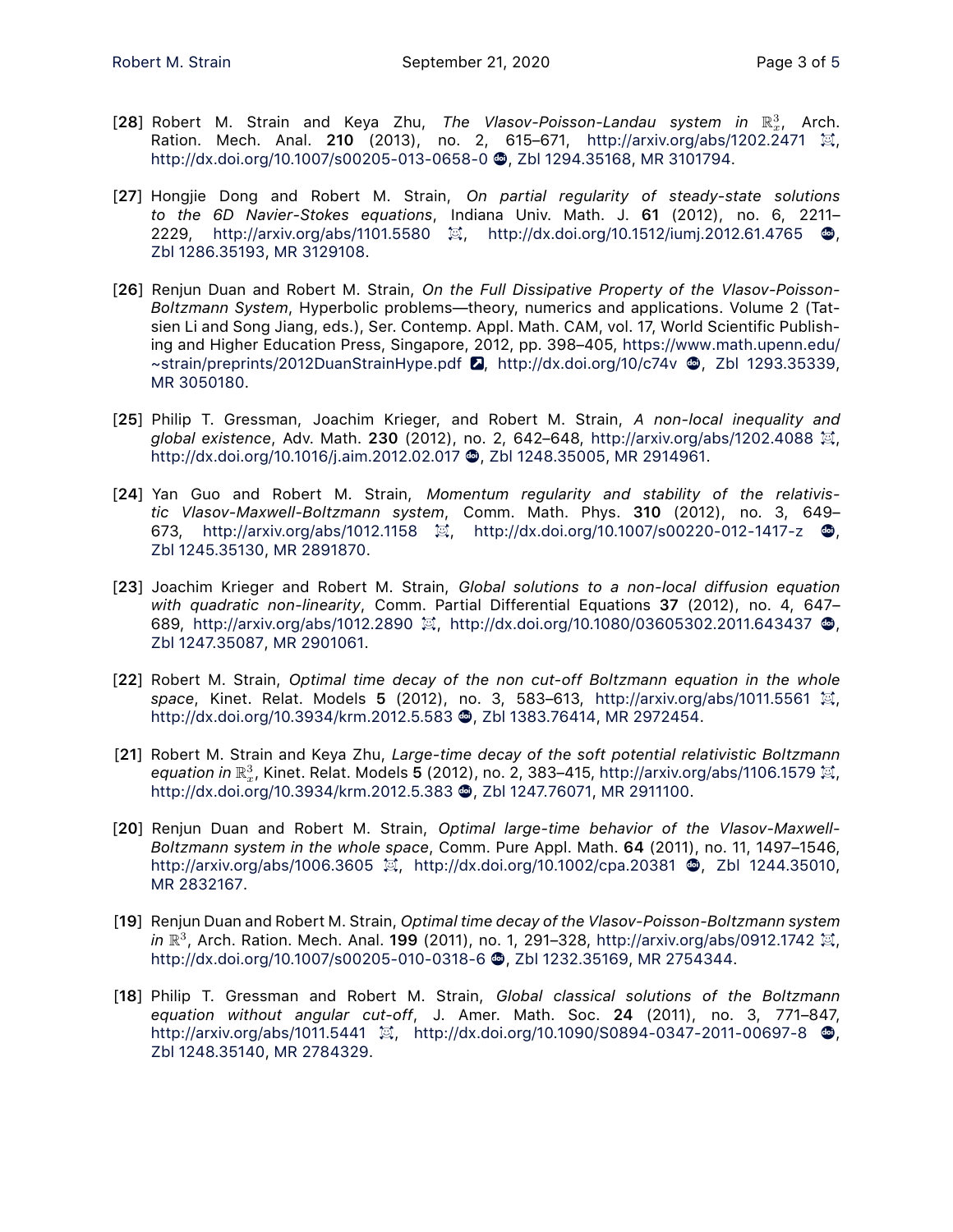- [17] Philip T. Gressman and Robert M. Strain, *Sharp anisotropic estimates for the Boltz‑ mann collision operator and its entropy production*, Adv. Math. 227 (2011), no. 6, 2349–2384, <http://arxiv.org/abs/1007.1276> 2, <http://dx.doi.org/10.1016/j.aim.2011.05.005> **◎**, [Zbl 1234.35173](https://zbmath.org/1234.35173), [MR 2807092.](http://www.ams.org/mathscinet-getitem?mr=2807092)
- [16] Jared Speck and Robert M. Strain, *Hilbert expansion from the Boltzmann equation to relativis‑* tic fluids, Comm. Math. Phys. **304** (2011), no. 1, 229–280, <http://arxiv.org/abs/1009.5033> **算**, http://dx.doi.org/10.1007/s00220-011-1207-z , [Zbl 1221.35271](https://zbmath.org/1221.35271), [MR 2793935](http://www.ams.org/mathscinet-getitem?mr=2793935).
- [15] Robert M. Strain, *Coordinates in the relativistic Boltzmann theory*, Kinet. Relat. Models 4 (2011), no. 1, 345–359, <http://arxiv.org/abs/1011.5093> **@, <http://dx.doi.org/10.3934/krm.2011.4.345> @,** [Zbl 05869610,](https://zbmath.org/05869610) [MR 2765751.](http://www.ams.org/mathscinet-getitem?mr=2765751)
- [14] Philip T. Gressman and Robert M. Strain, *Global classical solutions of the Boltz‑ mann equation with long‑range interactions*, Proc. Natl. Acad. Sci. USA 107 (2010), no. 13, 5744–5749, <https://www.math.upenn.edu/~strain/preprints/gsPNAS2010.pdf> 2, <http://dx.doi.org/10.1073/pnas.1001185107> . [Zbl 1205.82120,](https://zbmath.org/1205.82120) [MR 2629879.](http://www.ams.org/mathscinet-getitem?mr=2629879)
- [13] Robert M. Strain, *Around the Boltzmann equation without angular cut‑off*, Oberwolfach Rep. 7 (2010), no. 4, 3159–3236 (English), [https://www.math.upenn.edu/~strain/preprints/](https://www.math.upenn.edu/~strain/preprints/rms2010ow.pdf) [rms2010ow.pdf](https://www.math.upenn.edu/~strain/preprints/rms2010ow.pdf)  $\Box$ , <http://dx.doi.org/10.4171/owr/2010/54>  $\clubsuit$ , [Zbl 1235.00027.](https://zbmath.org/1235.00027)
- [12] Robert M. Strain, *Asymptotic stability of the relativistic Boltzmann equation for the soft po‑* tentials, Comm. Math. Phys. 300 (2010), no. 2, 529-597, <http://arxiv.org/abs/1003.4893> <sup>13</sup>, http://dx.doi.org/10.1007/s00220-010-1129-1 . [Zbl 1214.35072](https://zbmath.org/1214.35072), [MR 2728733](http://www.ams.org/mathscinet-getitem?mr=2728733).
- [11] Robert M. Strain, *Global Newtonian limit for the relativistic Boltzmann equation near vac‑ uum*, SIAM J. Math. Anal. 42 (2010), no. 4, 1568–1601, <http://arxiv.org/abs/1004.5407> **意**, <http://dx.doi.org/10.1137/090762695> . [Zbl 05894999](https://zbmath.org/05894999), [MR 2679588.](http://www.ams.org/mathscinet-getitem?mr=2679588)
- [10] Chiun‑Chuan Chen, Robert M. Strain, Tai‑Peng Tsai, and Horng‑Tzer Yau, *Lower bounds on the blow‑up rate of the axisymmetric Navier‑Stokes equations. II*, Comm. Partial Differential Equations 34 (2009), no. 1-3, 203–232, <http://arxiv.org/abs/0709.4230> 2. <http://dx.doi.org/10.1080/03605300902793956> @, [Zbl 1173.35095,](https://zbmath.org/1173.35095) [MR 2512859](http://www.ams.org/mathscinet-getitem?mr=2512859).
- [9] Chiun‑Chuan Chen, Robert M. Strain, Horng‑Tzer Yau, and Tai‑Peng Tsai, *Lower bound on the blow‑up rate of the axisymmetric Navier‑Stokes equations*, Int. Math. Res. Not. IMRN (2008), no. 9, Art. ID rnn016, 31, <http://arxiv.org/abs/math/0701796> 2. <http://dx.doi.org/10.1093/imrn/rnn016>  $\bullet$ , [Zbl 1154.35068](https://zbmath.org/1154.35068), [MR 2429247](http://www.ams.org/mathscinet-getitem?mr=2429247).
- [8] Robert M. Strain and Yan Guo, *Exponential decay for soft potentials near Maxwellian*, Arch. Ration. Mech. Anal. 187 (2008), no. 2, 287–339, [https://www.math.upenn.edu/~strain/](https://www.math.upenn.edu/~strain/preprints/2005SGed.pdf) [preprints/2005SGed.pdf](https://www.math.upenn.edu/~strain/preprints/2005SGed.pdf) **a**, http://dx.doi.org/10.1007/s00205-007-0067-3 **...** [Zbl 1130.76069](https://zbmath.org/1130.76069), [MR 2366140](http://www.ams.org/mathscinet-getitem?mr=2366140).
- [7] Clément Mouhot and Robert M. Strain, *Spectral gap and coercivity estimates for linearized Boltzmann collision operators without angular cutoff*, J. Math. Pures Appl. (9) 87 (2007), no. 5, 515-535, <http://arxiv.org/abs/math/0607495> 斌, <http://dx.doi.org/10.1016/j.matpur.2007.03.003> . [Zbl 1388.76338,](https://zbmath.org/1388.76338) [MR 2322149](http://www.ams.org/mathscinet-getitem?mr=2322149).
- [6] Robert M. Strain, On the linearized Balescu-Lenard equation, Comm. Partial Differential Equations 32 (2007), no. 10-12, 1551–1586, <http://arxiv.org/abs/math/0603490> 2. <http://dx.doi.org/10.1080/03605300601088609>  $\bullet$ , [Zbl 1128.76068](https://zbmath.org/1128.76068), [MR 2372479](http://www.ams.org/mathscinet-getitem?mr=2372479).